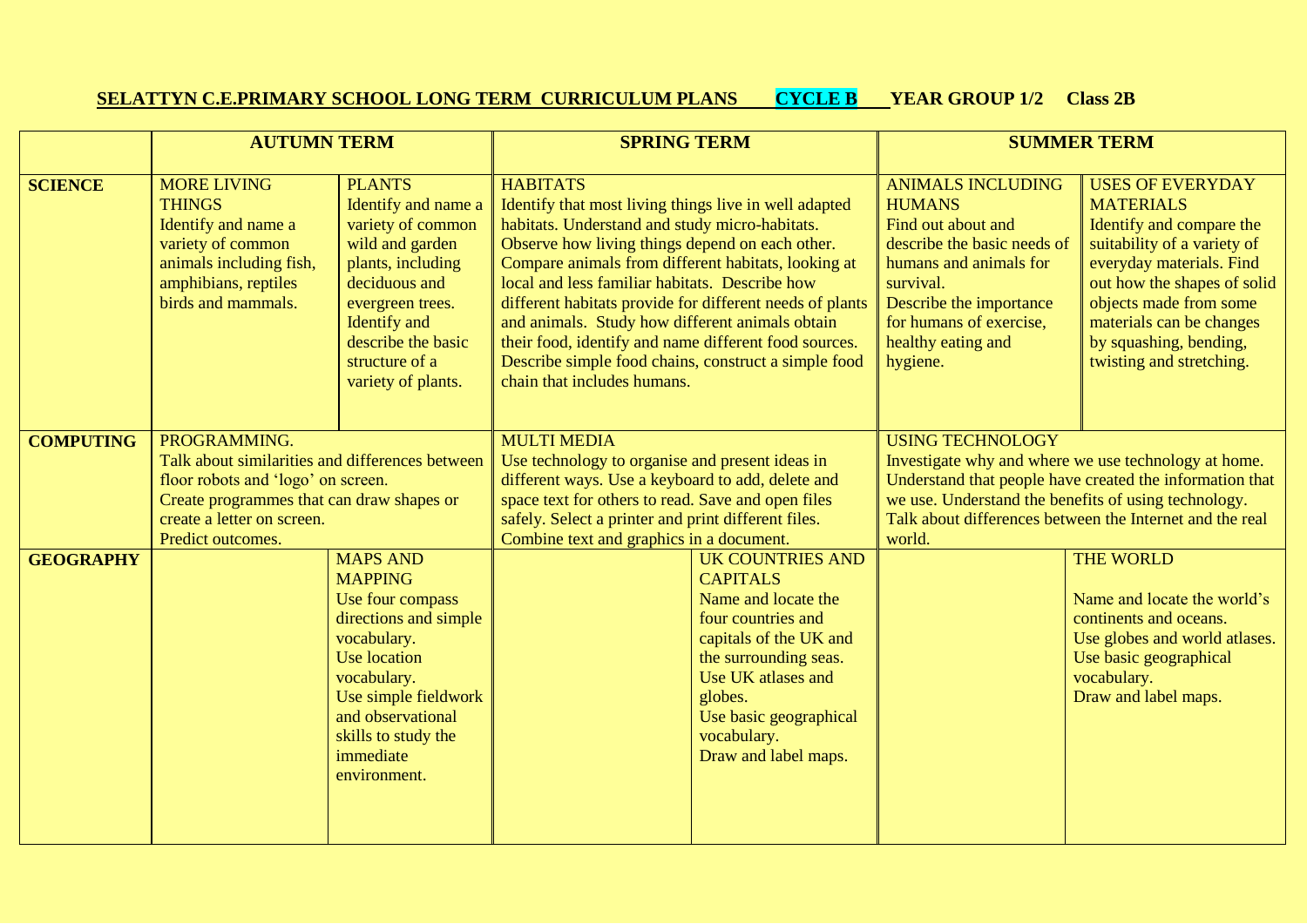| <b>HISTORY</b> | <b>HOW WE USED TO</b>                           | <b>GREAT BALLS OF FIRE</b>                            | <b>HELPERS</b>                                          |  |
|----------------|-------------------------------------------------|-------------------------------------------------------|---------------------------------------------------------|--|
|                | <b>LIVE - TRANSPORT</b>                         | When was the Great Fire of London?                    | Study the lives of significant individuals, including   |  |
|                | Find out about how                              | How did it start?                                     | individuals with local connections.                     |  |
|                | people used to travel.                          | Where did it start?                                   | Find out about Florence Nightingale, Mary Seacole,      |  |
|                | Look at transport for                           | How can we found out about it?                        | <b>Agnes Hunt and Charles Darwin.</b>                   |  |
|                | our grandparents,                               | How did it end?                                       | Who were they?                                          |  |
|                | travel in the country                           |                                                       | Why are they famous?                                    |  |
|                | and travel in cities.                           |                                                       | How have they helped us today?                          |  |
|                | Study the difference                            |                                                       | Compare aspects of their lives.                         |  |
|                | that transport                                  |                                                       |                                                         |  |
|                | development has made                            |                                                       |                                                         |  |
|                | to their lives.                                 |                                                       |                                                         |  |
| D.T.           | <b>HOMES</b>                                    | <b>PUPPETS</b>                                        | PERFECT PIZZAZ                                          |  |
|                | Focus on architects and architecture.           | Look at examples of different kinds of puppets.       | Explore the possibilities for making a healthy pizza.   |  |
|                | Explore similarities and differences in layout, | Develop sewing skills.                                | Research different toppings and bases.                  |  |
|                | use of materials, and construction methods.     | Work with fabrics to create finger and glove puppets. | Design and make your own pizza to meet a design brief.  |  |
|                |                                                 |                                                       | Evaluate it based on the given criteria.                |  |
| <b>ART</b>     | <b>DRAWING</b>                                  | <b>PAINTING</b>                                       | <b>3D SCULPTURE</b>                                     |  |
|                | Look at the work of two illustrators, Quentin   | <b>Jackson Pollack</b>                                | Jeff Semmerling.                                        |  |
|                | Blake and Alex Scheffler. Use a variety of      | Study the works of Jackson Pollack with particular    | Study the masks of Semmerling.                          |  |
|                | drawing materials and experiment with texture,  | reference to more abstract creations.                 | Discuss the ways of fixing and attaching materials.     |  |
|                | line and shading.                               | Experiment with splats and splodges and ways of       | Discus ways of making a mask wearable.                  |  |
|                | Illustrate a story taking ideas and influence   | creating them.                                        | Design and make own masks using card and materials      |  |
|                | from studied works.                             | Investigate mixing colour and create a large class    | found in the environment                                |  |
|                |                                                 | piece of work using techniques learned and tested.    |                                                         |  |
| <b>MUSIC</b>   | <b>A BB COMPOSER</b>                            | <b>Mi Tunes</b>                                       | <b>ON THE STAGE</b>                                     |  |
|                | Study life of Benjamin Britten and some of his  | Using tuned and untuned percussion instruments,       | Use voices expressively and creatively by singing songs |  |
|                | works.                                          | explore and experiment with sounds.                   | and speaking chants and rhymes.                         |  |
|                | Learn about the instruments of the orchestra.   | Select and combine sounds to accompany a chosen       | Play tuned and untuned instruments musically.           |  |
|                | Listen and recall sounds with aural memory.     | story.                                                | Rehearse and practice for our end of term production,   |  |
|                | Play and perform in solo and ensemble           | Compose music as a whole class, in pairs and in       |                                                         |  |
|                | contexts with increasing accuracy, fluency,     | small groups.                                         |                                                         |  |
|                | control and expression.                         | Perform compositions showing an understanding of      |                                                         |  |
|                |                                                 | dynamics, tempo and structure.                        |                                                         |  |
| <b>FRENCH</b>  | Revise numbers 1-20                             | Days of the week.                                     | I like/I don't like certain foods.                      |  |
|                | Revise greetings.                               | Food.                                                 | Role-play café.                                         |  |
|                | <b>Around School!</b>                           | Where do you live? Town/Country.                      |                                                         |  |